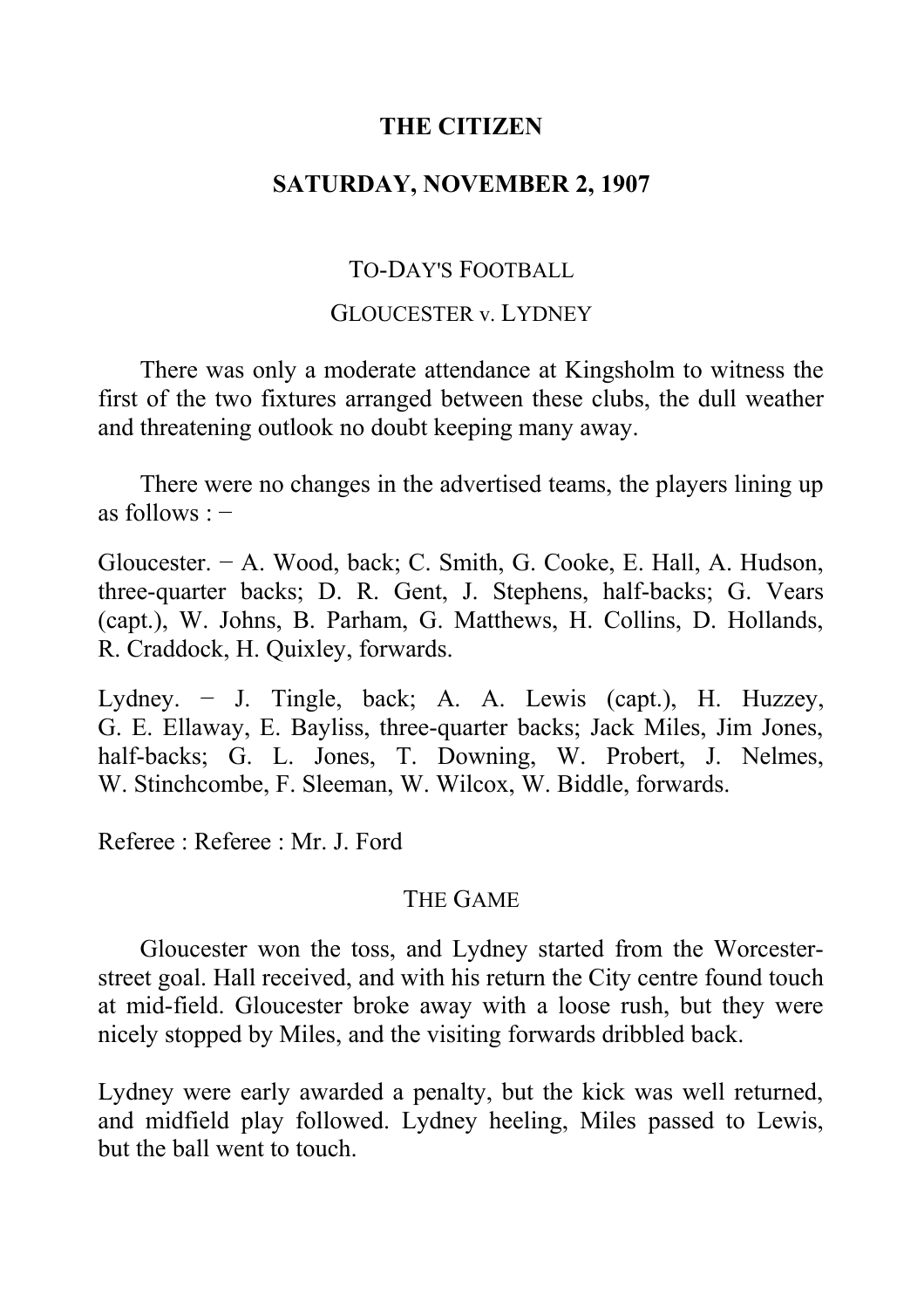The home team gained ground with a forward burst, but were stopped inside the visitors' half. In some loose play Collins gathered and opened out nicely. Stephens, Cook and Hall and transferred the other way, a knock-on resulting. The Gloucester backs were immediately set going again, but a forward transfer was given.

Play hovered in the Lydney 25, and a series of neat exchanges promised well. Again, however, the final pass was slightly forward. Clever work by the Lydney halves, and a cross-kick by Bayliss, sent to Wood, who was hotly pressed and eventually collared in possession.

Lydney went closer with a useful kick, but E. Hall cleared luckily after stumbling. From a line-out on the 25-line the Gloucester forwards went clean away, and Tingle was beaten. A visitor got back, but lost possession, and Parham picked up. The ball was juggled about by several players, ending in touch being given a few yards from the Lydney line.

The visitors worked out of danger, and later profited by a bad pass from Hall to Cook. Bayliss intercepted and kicked down to Wood, who was tackled directly he gathered. Things looked ominous for the home side, until Gent retrieved with a wonderful effort. He eventually passed to Hudson, who punted beyond the centre flag.

Lydney soon returned and called upon Wood, who got in a fine touch kick. A loose rush by the City gained considerable headway, and Cook recovered a mistake in good style.

Lydney got back with forward work, and Huzzey had a good chance, but made a feeble attempt to drop at goal, a minor resulting.

Following the drop-out there was some even play at mid-field, but mistakes were not infrequent. For off-side by Miles Gloucester got a free, and with the kick Wood put his side in a good position. Lydney, however, changed the venue and tried passing.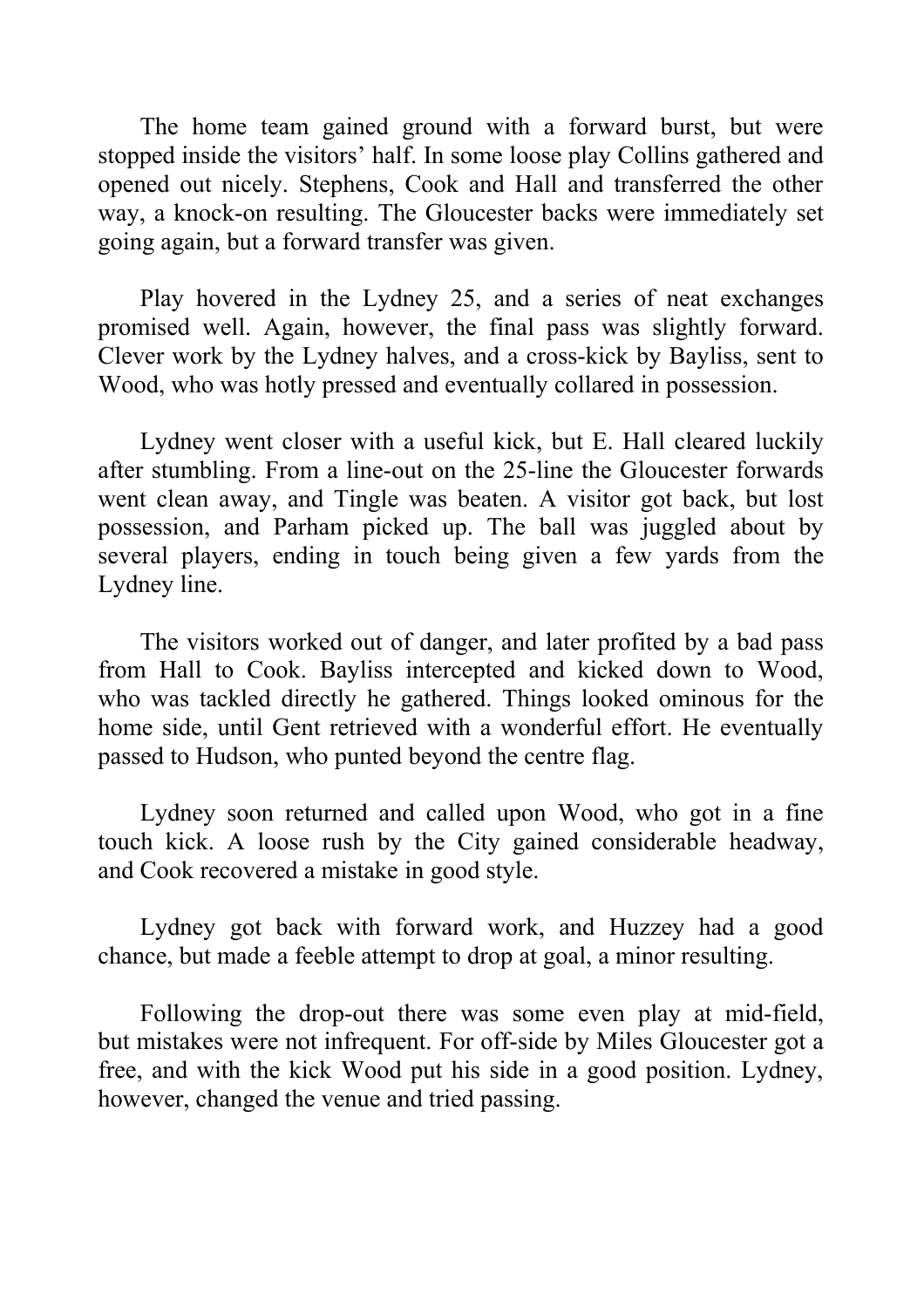Cook, however, intercepted cleverly, and with a beautiful run beat the opposition cleverly. Lewis, however, came across and tackled the City player a dozen yards outside. Gloucester worked hard for a score, and Hudson looked likely to get through, but he was stopped in time. Parham was prominent with a couple of good bursts, but Gloucester could not get the necessary opening.

Miles was penalised again for off-side tactics, but Tingle replied splendidly to Wood's kick, and Gloucester profited very little. Stephens, receiving from Gent, punted across for Hudson, but both the latter and Lewis missed. Hall, however, came up and punted to the centre of the field, but Johns could not take the ball. At this stage there was a stoppage for an injury to Gent.

Resuming, Huzzey marked, and with the kick, Lewis made some 30 yards. Lydney went close to the line after this, and Gloucester had a narrow escape. The visitors lost ground in attempting passing, and Cook was instrumental in securing a more favourable position. Johns, with a fine dribble, further improved matters. From a knock-on in a throw-out, however, a Lydney player was allowed to proceed, and the visitors reached the home 25 before being checked.

Subsequent play was scrambling, but slightly in favour of Lydney, who were playing a hard, bustling game. Huzzey tried another drop for goal just before the interval, but only a minor resulted.

> HALF-TIME SCORE : Gloucester …………..…… Nil Lydney …………..………. Nil

Vears resumed, play settling at mid-field. A smart bit of work by Stephens sent the game to Tingle, who, however, effected a good clearance. The forwards principally controlled the game, but the play was very scrambling. At length Hudson put in a strong effort, and Cook also had a dash, but he was stopped outside. Then from a line-out Matthews secured, and ran over the line and behind the posts, for Wood to convert.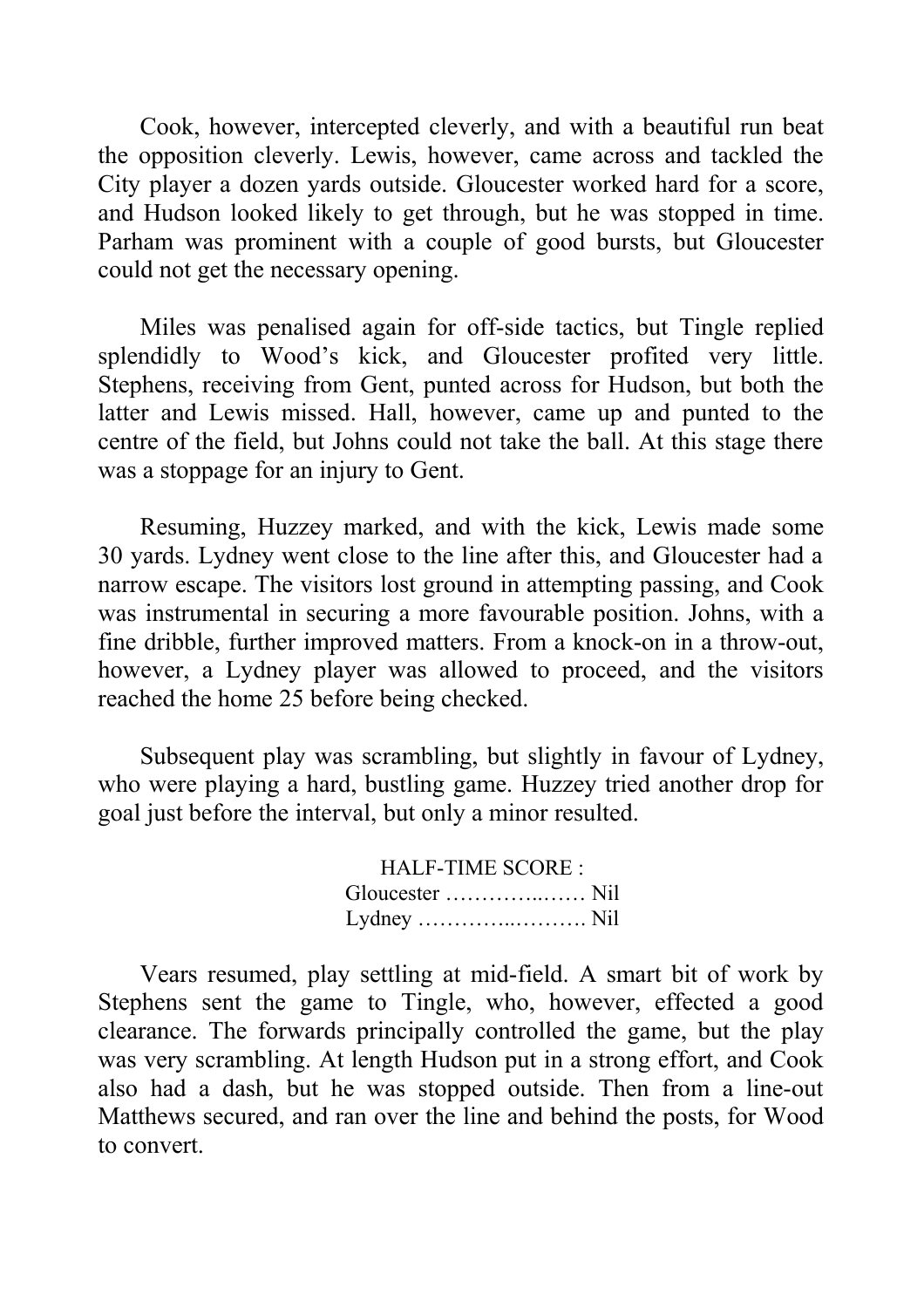Lydney re-started, and the visitors gained a footing in the home half. Stephens punted out well, and Bayliss in reply failed to find touch, the ball going to Johns. Some neat exchanges looked promising, but mistakes occurred, and the outcome of a scramble was a clearance by Lydney to the centre. The visitors played up strongly, and Lewis, with a splendidly judged kick, found touch a yard from the Gloucester line. The City worked out a few yards, but from a line-out a visitor scored a good try. No charge was allowed, but Tingle failed with the place-kick.

Gloucester played up desperately on the resumption, and following a bout of passing Hudson was set going. The International had a rare dash, but could not beat Tingle. The ball getting loose Cook ran over, but was called back for a forward pass. A score, however, was not long coming, for after a splendid dash down touch "Whacker" Smith crossed in the corner − a very fine try. The kick at goal failed.

After this Gloucester settled down to some fine football, and the visitors were outplayed. The City forwards heeled continually, and the backs handled smartly, but the defence was good. Picking up in the open, Hudson brought off another strong run, being only tackled a few yards outside. Lydney cleared from a dangerous position, but from a long punt by Wood a touchdown resulted.

Following the drop-out Gloucester attacked strongly again, but the City could not break down the defence. Neat play by Bayliss led to Lydney improving their position, and Gloucester had a narrow escape. Johns was conspicuous with some good footwork, but the home forwards lost the ball, and Lewis regained the ground with a clever kick. A mis-kick by Hudson made things look ugly for the City, but the situation was saved. Some desperate work followed, both teams working hard, but there was an entire absence of finish. Gent got the better of a long kicking duel, but subsequently Lydney secured an advantage. They were beaten off, and Wood, with a big kick, transferred operations to the visitors' end. Gloucester appeared certain to score in the next few minutes, but Lydney saved on the line.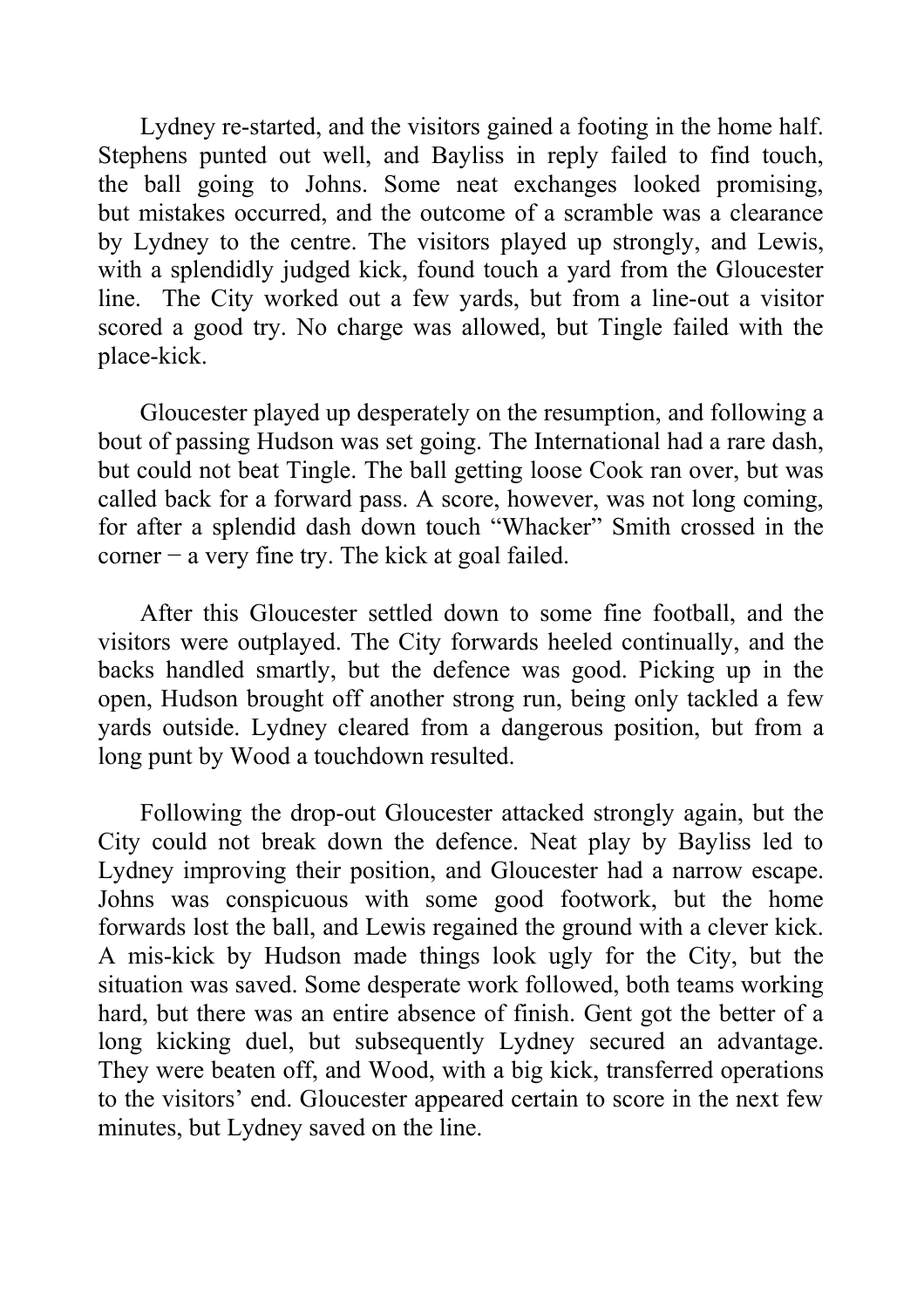Subsequent play was wholly confined to the Lydney end, and only superb defence prevented a score. Cook and then "Whacker" Smith made great efforts to get through, but failed. Eventually, from a long throw-out the ball got to Johns, who with a clever feint beat the opposition and scored a good try. Wood was unsuccessful at goal.

Before the end Gloucester worked out another beautiful opening, Hudson being well placed. Hall, however, after beating his man, tried to cut inside and was collared.

> RESULT : Gloucester …….. 1 goal, 2 tries (11 points) Lydney ……………...…… 1 try (3 points)

### REMARKS

It was a hard, bustling game, and Gloucester by no means had an easy journey. From a spectator's point of view it was not an exhibition to enthuse over, play being very scrambling, and far too many mistakes occurring to make it interesting. For three parts of the game Lydney gave considerable trouble, but the visiting forwards failed to last, and in the final quarter of an hour Gloucester did all the attacking.

That only two tries were scored during this period the City had themselves to blame in a measure, though one must give the Lydney men credit for close marking and sound tackling. Gloucester started so well that it looked as if the home men would pile up points, but things went wrong at the critical moment, and failure to score in the early stages caused a general falling off.

Things brightened up in the second half, and at times some fine bits of play were witnessed. Forward, Gloucester did not maintain the standard shown in previous matches. The men appeared put off their usual game by the rushing tactics of their opponents, and more than once the play was wild and erratic. Lydney were smarter in the lines-out and in the loose, but in the scrums matter were fairly even. Johns was again greatly in evidence, and Collins, Matthews, Parham and Hollands caught the eye most in the open.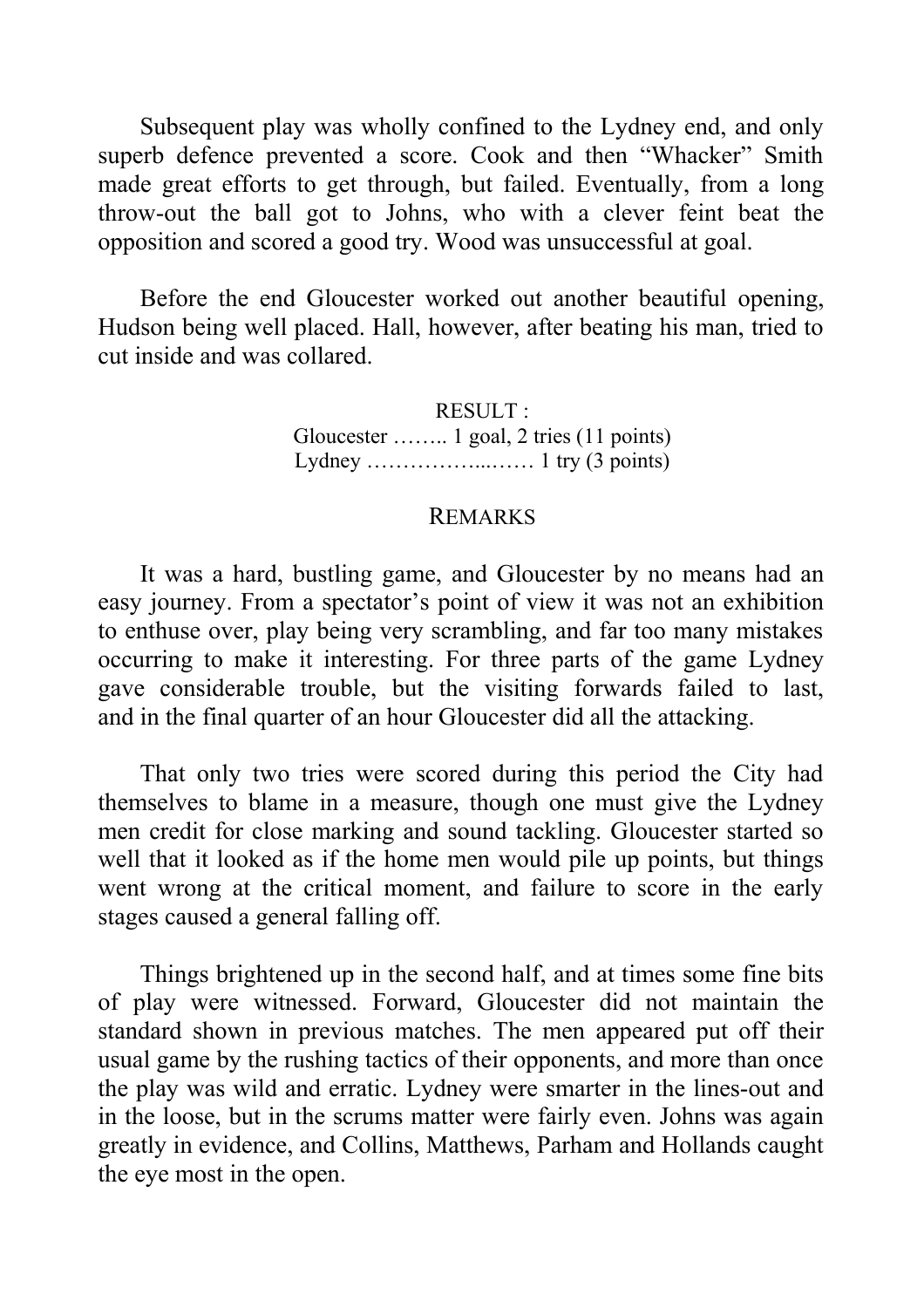The visiting pack were a good level lot. Downing was very prominent in the loose, and in line-out play, Sleeman, Jones, and Probert were seen to advantage. At half-back, the Gloucester pair gave the more finished display, Stephens' handling again being very smart.

Miles still retains a fondness for off-side tactics, and he was pulled up several times again to-day. It is a pity the Lydney man cannot rid himself of this defect, for otherwise he is a really useful scrum worker. Jim Jones was not particularly prominent at outside half.

The Gloucester three-quarters put in a lot of aggressive work, but they were not rewarded with the success deserved. G. Cook made his debut in the premier ranks, and the ex-soldier created a most favourable impression. His work all through was characterised by smartness and ability, and he evidently knows what is required of a centre. Cook made several pretty runs, took and gave his passes well, and kicked beautifully when opportunity served.

"Whacker" Smith operated on Cook's wing, and the veteran played on of his best games of the season. His try was a particularly fine effort, and he was nearly through on other occasions.

Hall and Hudson, on the right, accomplished good work, and only deadly tackling prevented the International scoring twice at least.

The Lydney quartet did not do much in attack, but they all tackled and kicked well. Austin Lewis showed a return to his form of three years ago, and he was the saviour of his side on several occasions.

Lydney have discovered a worthy substitute for Meek at full back in Tingle. The visiting custodian was severely tested, but he was seldom at fault, and his kicks were of good length and well judged.

Wood was in capital form for Gloucester, his defence and saving being of the best.